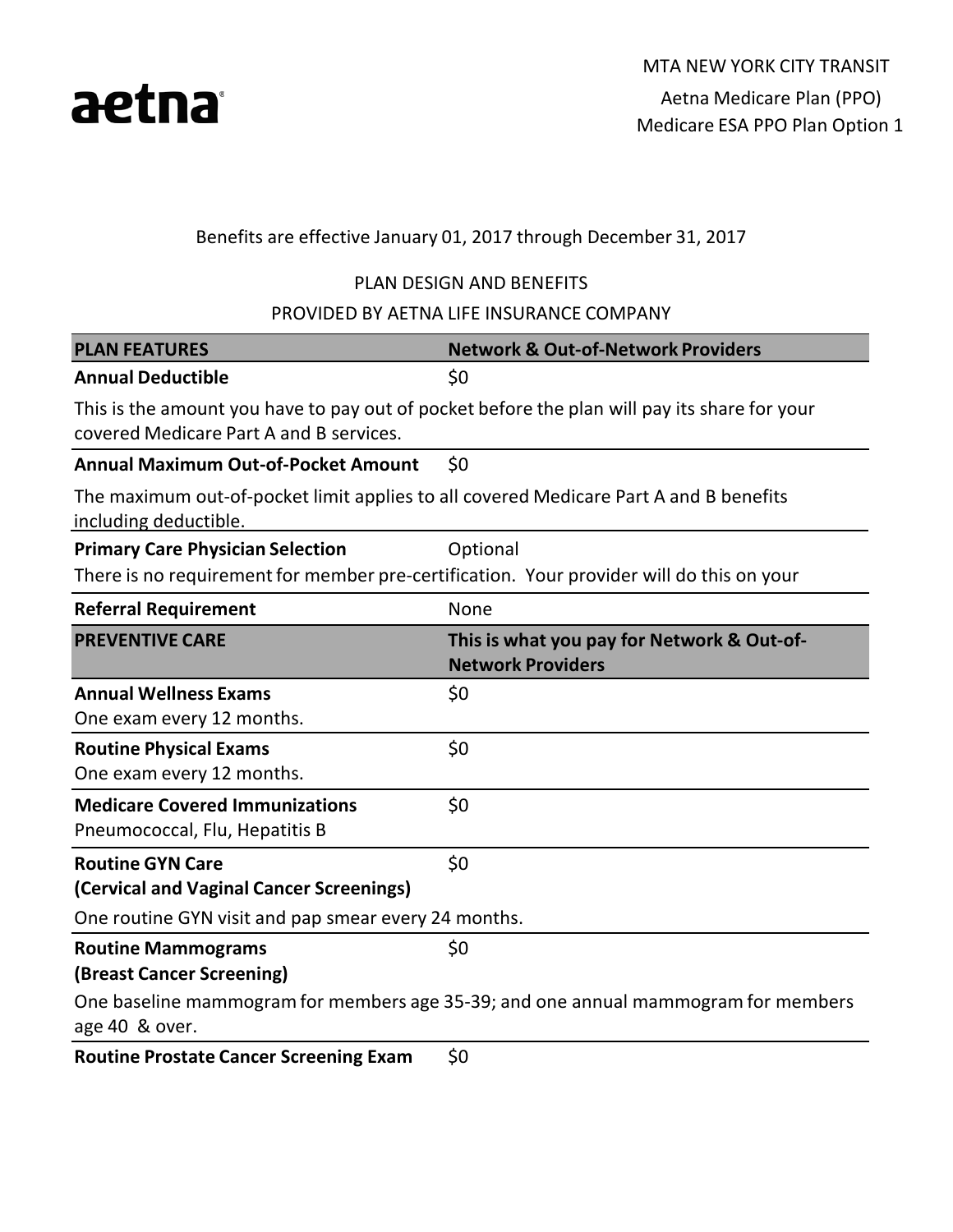

For covered males age 50 & over, every 12 months.

| <b>Routine Colorectal Cancer Screening</b><br>For all members age 50 & over. | \$0                                                                    |
|------------------------------------------------------------------------------|------------------------------------------------------------------------|
| <b>Routine Bone Mass Measurement</b>                                         | \$0                                                                    |
| <b>Additional Medicare Preventive Services*</b>                              | \$0                                                                    |
| <b>Diabetic Eye Exams</b>                                                    | \$0                                                                    |
| <b>Routine Eye Exams</b><br>One annual exam every 12 months.                 | \$0                                                                    |
| <b>Routine Hearing Screening</b><br>One exam every 12 months.                | \$0                                                                    |
| <b>PHYSICIAN SERVICES</b>                                                    | This is what you pay for Network & Out-of-<br><b>Network Providers</b> |
| <b>Primary Care Physician Visits</b>                                         | \$0                                                                    |

Includes services of an internist, general physician, family practitioner for routine care as well as diagnosis and treatment of an illness or injury and in-office surgery.

| <b>Physician Specialist Visits</b>                       | \$0                                                                    |  |  |
|----------------------------------------------------------|------------------------------------------------------------------------|--|--|
| <b>DIAGNOSTIC PROCEDURES</b>                             | This is what you pay for Network & Out-of-<br><b>Network Providers</b> |  |  |
| <b>Outpatient Diagnostic Laboratory</b>                  | \$0                                                                    |  |  |
| <b>Outpatient Diagnostic X-ray</b>                       | \$0                                                                    |  |  |
| <b>Outpatient Diagnostic Testing</b>                     | \$0                                                                    |  |  |
| <b>Outpatient Complex Imaging</b>                        | \$0                                                                    |  |  |
|                                                          |                                                                        |  |  |
| <b>EMERGENCY MEDICAL CARE</b>                            | This is what you pay for Network & Out-of-<br><b>Network Providers</b> |  |  |
| <b>Urgently Needed Care; Worldwide</b>                   | \$0                                                                    |  |  |
| <b>Emergency Care; Worldwide</b><br>(waived if admitted) | \$0                                                                    |  |  |
| <b>Ambulance Services</b>                                | \$0                                                                    |  |  |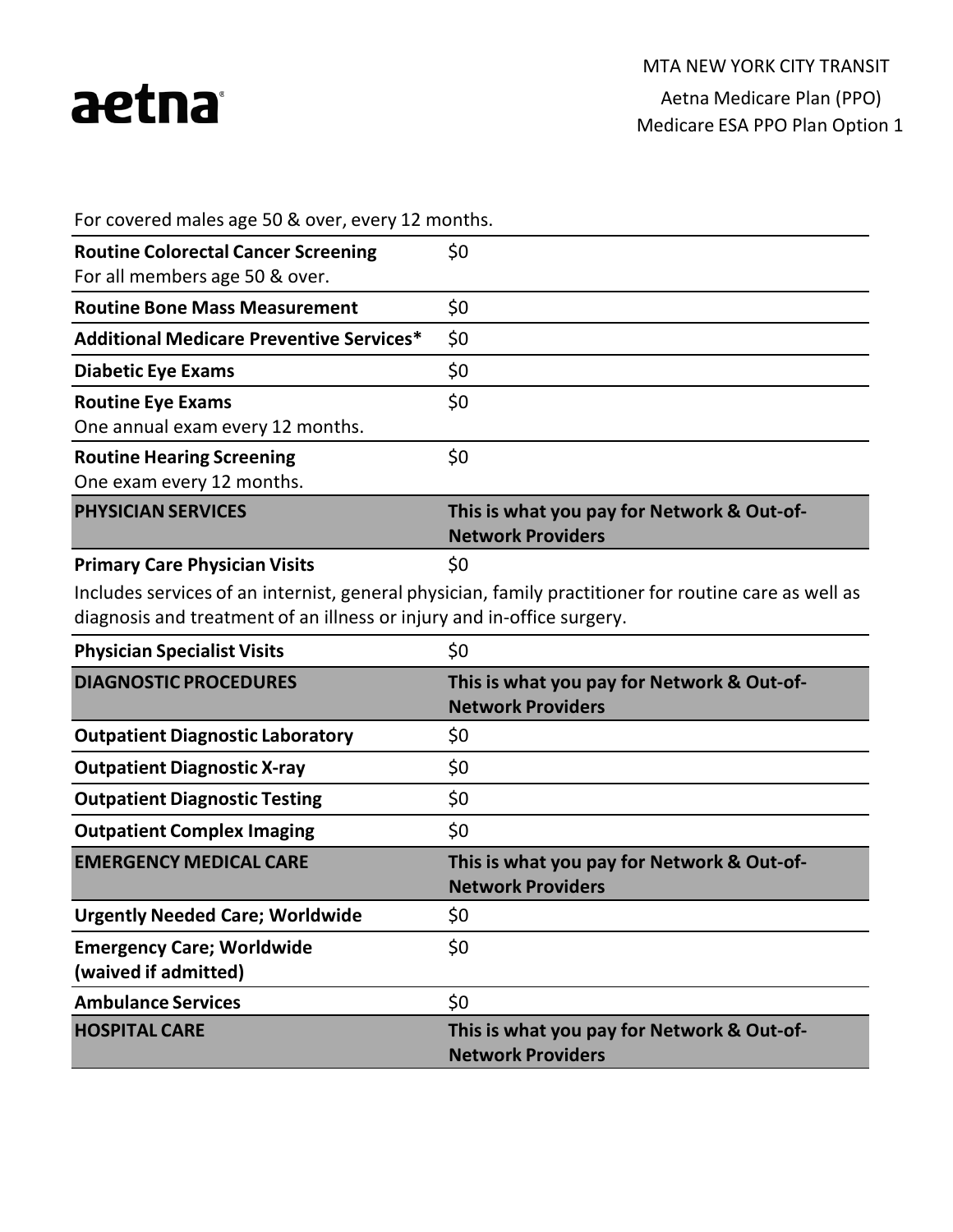

\$0 per stay

The member cost sharing applies to covered benefits incurred during a member's inpatient stay.

| <b>Outpatient Surgery</b>                              | \$0                                                                                            |  |  |
|--------------------------------------------------------|------------------------------------------------------------------------------------------------|--|--|
| <b>Blood</b>                                           | All components of blood are covered beginning<br>with the first pint.                          |  |  |
| <b>MENTAL HEALTH SERVICES</b>                          | This is what you pay for Network & Out-of-<br><b>Network Providers</b>                         |  |  |
| <b>Inpatient Mental Health Care</b>                    | \$0 per stay                                                                                   |  |  |
|                                                        | The member cost sharing applies to covered benefits incurred during a member's inpatient stay. |  |  |
| <b>Outpatient Mental Health Care</b>                   | \$0                                                                                            |  |  |
| <b>ALCOHOL/DRUG ABUSE SERVICES</b>                     | This is what you pay for Network & Out-of-<br><b>Network Providers</b>                         |  |  |
| <b>Inpatient Substance Abuse</b><br>(Detox and Rehab)  | \$0 per stay                                                                                   |  |  |
|                                                        | The member cost sharing applies to covered benefits incurred during a member's inpatient stay. |  |  |
| <b>Outpatient Substance Abuse</b><br>(Detox and Rehab) | \$0                                                                                            |  |  |
| <b>OTHER SERVICES</b>                                  | This is what you pay for Network & Out-of-<br><b>Network Providers</b>                         |  |  |
| <b>Skilled Nursing Facility (SNF) Care</b>             | \$0                                                                                            |  |  |
| Limited to 100 days per Medicare Benefit Period**.     |                                                                                                |  |  |
|                                                        | The member cost sharing applies to covered benefits incurred during a member's inpatient stay. |  |  |
| <b>Home Health Agency Care</b>                         | \$0                                                                                            |  |  |
| <b>Hospice Care</b>                                    | Covered by Medicare at a Medicare certified<br>hospice.                                        |  |  |
| <b>Outpatient Rehabilitation Services</b>              | \$0                                                                                            |  |  |
| (Speech, Physical, and Occupational therapy)           |                                                                                                |  |  |
| <b>Cardiac Rehabilitation Services</b>                 | \$0                                                                                            |  |  |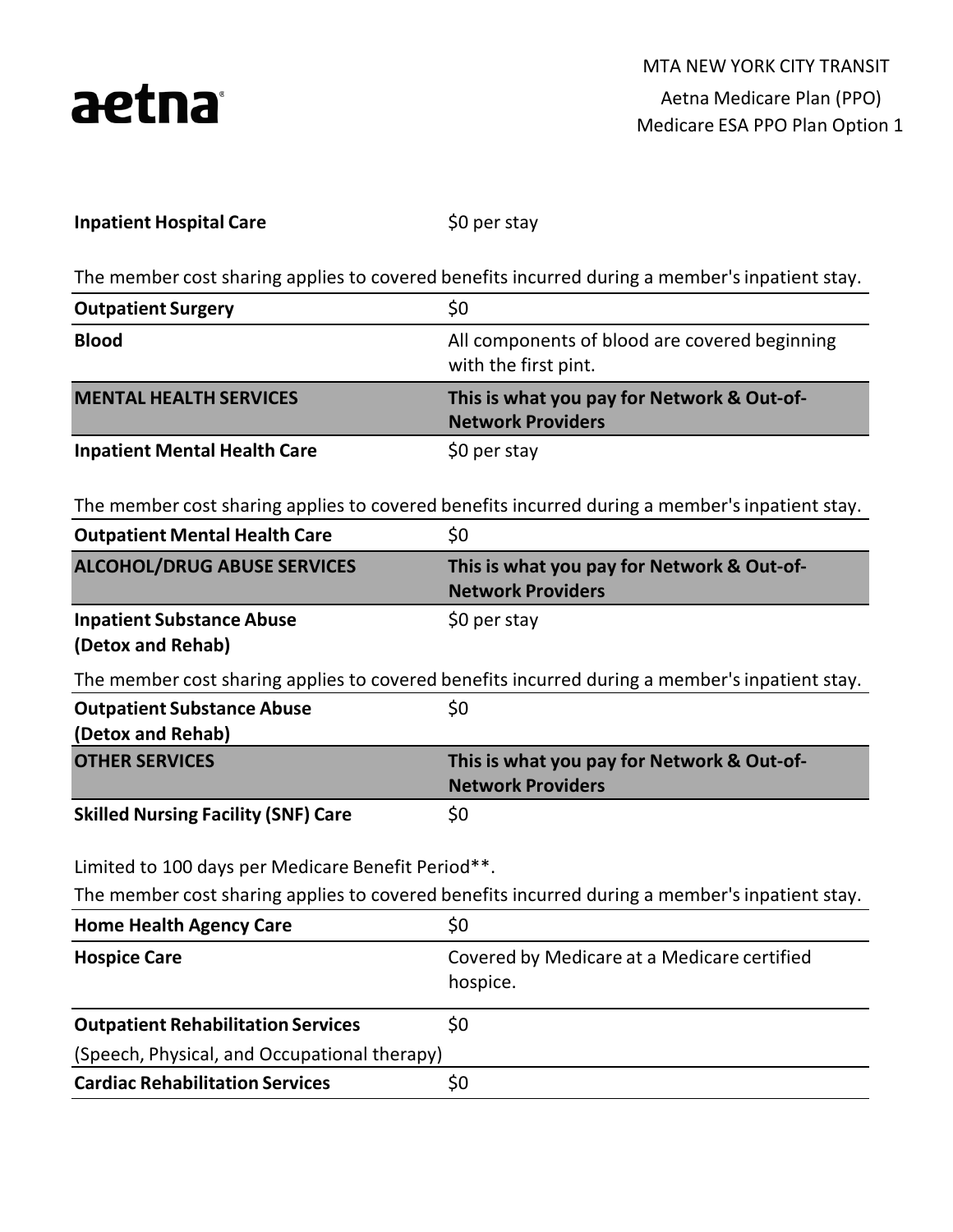

Medicare ESA PPO Plan Option 1

| <b>Pulmonary Rehabilitation Services</b>                             | \$0 |                            |  |  |
|----------------------------------------------------------------------|-----|----------------------------|--|--|
| <b>Radiation Therapy</b>                                             | \$0 |                            |  |  |
| <b>Chiropractic Services</b>                                         | \$0 |                            |  |  |
| Limited to Medicare - covered services for manipulation of the spine |     |                            |  |  |
| <b>Durable Medical Equipment/ Prosthetic</b>                         | \$0 |                            |  |  |
| <b>Devices</b>                                                       |     |                            |  |  |
| <b>Podiatry Services</b>                                             | \$0 |                            |  |  |
| Limited to Medicare covered benefits only.                           |     |                            |  |  |
| <b>Diabetic Supplies</b>                                             | \$0 |                            |  |  |
| Includes supplies to monitor your blood                              |     |                            |  |  |
| glucose                                                              |     |                            |  |  |
| <b>Outpatient Dialysis Treatments</b>                                | \$0 |                            |  |  |
| <b>Medicare Part B Prescription Drugs</b>                            | \$0 |                            |  |  |
| <b>ADDITIONAL NON-MEDICARE COVERED SERVICES</b>                      |     |                            |  |  |
| <b>Healthy Lifestyle Coaching</b>                                    |     | Covered                    |  |  |
| One phone call per week.                                             |     |                            |  |  |
| <b>Vision Eyewear Reimbursement</b>                                  |     | \$70 once every 24 months  |  |  |
| <b>Hearing Aid Reimbursement</b>                                     |     | \$500 once every 36 months |  |  |
| <b>Fitness Benefit</b>                                               |     | <b>Silver Sneakers</b>     |  |  |
| <b>Compression Stockings</b>                                         | \$0 |                            |  |  |

\* Additional Medicare preventive servicesinclude:

- Ultrasound screening for abdominal aortic aneurysm (AAA)
- Cardiovascular disease screening
- Diabetes screening tests and diabetes self-management training (DSMT)
- Medical nutrition therapy
- Glaucoma screening
- Screening and behavioral counseling to quit smoking and tobacco use
- Screening and behavioral counseling for alcohol misuse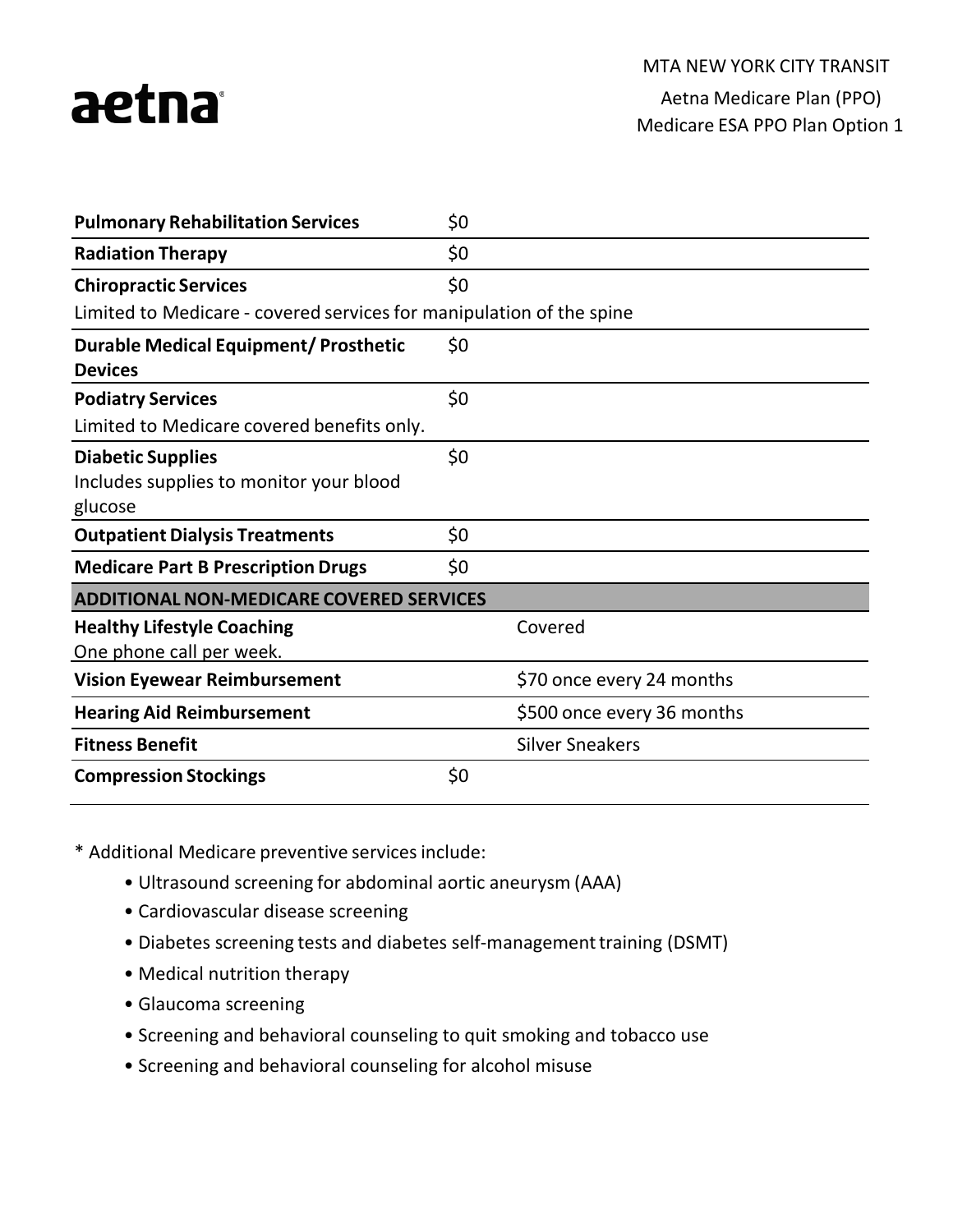

- Adult depression screening
- Behavioral counseling for and screening to prevent sexually transmitted infections
- Behavioral therapy for obesity
- Behavioral therapy for cardiovascular disease
- Behavioral therapy for HIV screening
- Hepatitis C screening
- Lung cancer screening

\*\*A benefit period begins the day you go into a hospital or skilled nursing facility. The benefit period ends when you haven't received any inpatient hospital care (or skilled care in a SNF) for 60 days in a row. If you go into a hospital or a skilled nursing facility after one benefit period has ended, a new benefit period begins. There is no limit to the number of benefit periods.

## **Not all ESA Plans are available in all areas**

**Aetna Medicare is a PDP, HMO, PPO plan with a Medicare contract. Our SNPs also have contracts with State Medicaid programs. Enrollmentin our plans depends on contract renewal.**

**This information is not a complete description of benefits. Contact the plan for more information. Limitations, copayments, and restrictions may apply. Benefits, pharmacy network, provider network, premium and/or co-payments/co-insurance may change on January 1 of each year.**

# **Plans are offered by Aetna Health Inc., Aetna Health of California Inc., and/or Aetna Life Insurance Company (Aetna).**

You must be entitled to Medicare Part A and continue to pay your Part B premium and Part A, if applicable.

Participating physicians, hospitals and other health care providers are independent contractors and are neither agents nor employees of Aetna. Aetna is not a provider of health care services and, therefore, cannot guarantee any results or outcomes. Provider participation may change without notice. The availability of any particular provider cannot be guaranteed, and provider network composition is subject to change. For more information about Aetna plans, go to **[www.aetna.com](http://www.aetna.com/)**.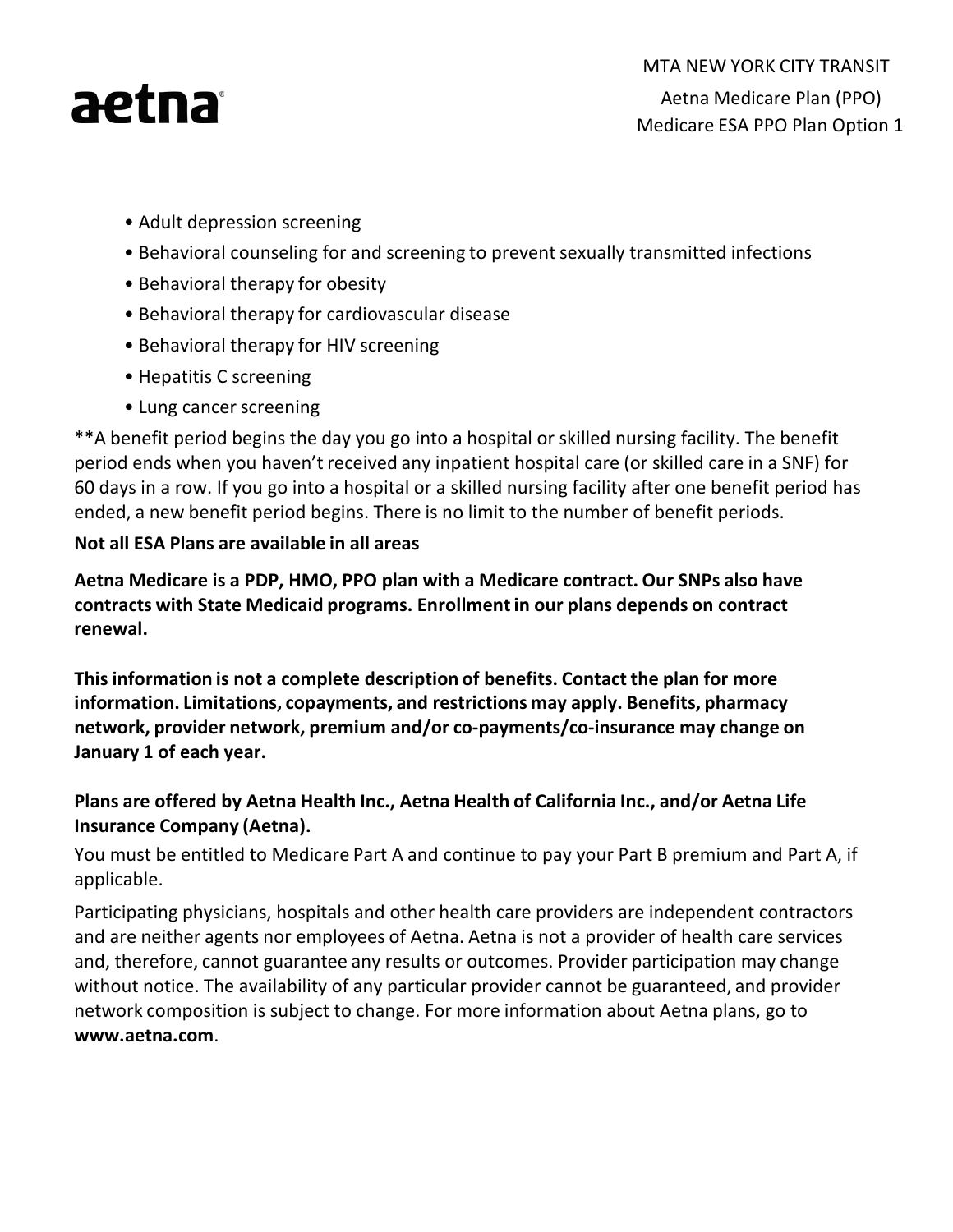

MTA NEW YORK CITY TRANSIT Aetna Medicare Plan (PPO) Medicare ESA PPO Plan Option 1

See Evidence of Coverage for a complete description of benefits, exclusions, limitations and conditions of coverage. Plan features and availability may vary by location.

Aetna receives rebates from drug manufacturers that may be taken into account in determining Aetna's preferred drug list. Rebates do not reduce the amount a member pays the pharmacy for covered prescriptions. Pharmacy participation is subject to change.

Participating physicians, hospitals and other health care providers are independent contractors and are neither agents nor employees of Aetna. The availability of any particular provider cannot be guaranteed, and provider network composition is subject to change.

The pharmacy network and provider network may change at any time. You will receive notice when necessary.

In case of emergency, you should call 911 or the local emergency hotline. Or you should go directly to an emergency care facility.

The following is a partial list of what isn't covered or limits to coverage under this plan:

- Services that are not medically necessary unless the service is covered by Original Medicare or otherwise noted in your Evidence of Coverage
- Plastic or cosmetic surgery unless it is covered by Original Medicare
- Custodial care
- Experimental procedures or treatments that Original Medicare doesn't cover
- Outpatient prescription drugs unless covered under Original Medicare Part B

If there is a difference between this document and the Evidence of Coverage (EOC), the EOC is considered correct.

Information is believed to be accurate as of the production date; however, it is subject to change. For more information about Aetna [plans, go to www.aetna.com.](http://www.aetna.com/)

#### **\*\*\*Thisis the end of this plan benefitsummary\*\*\***

**©2016 Aetna Inc.**